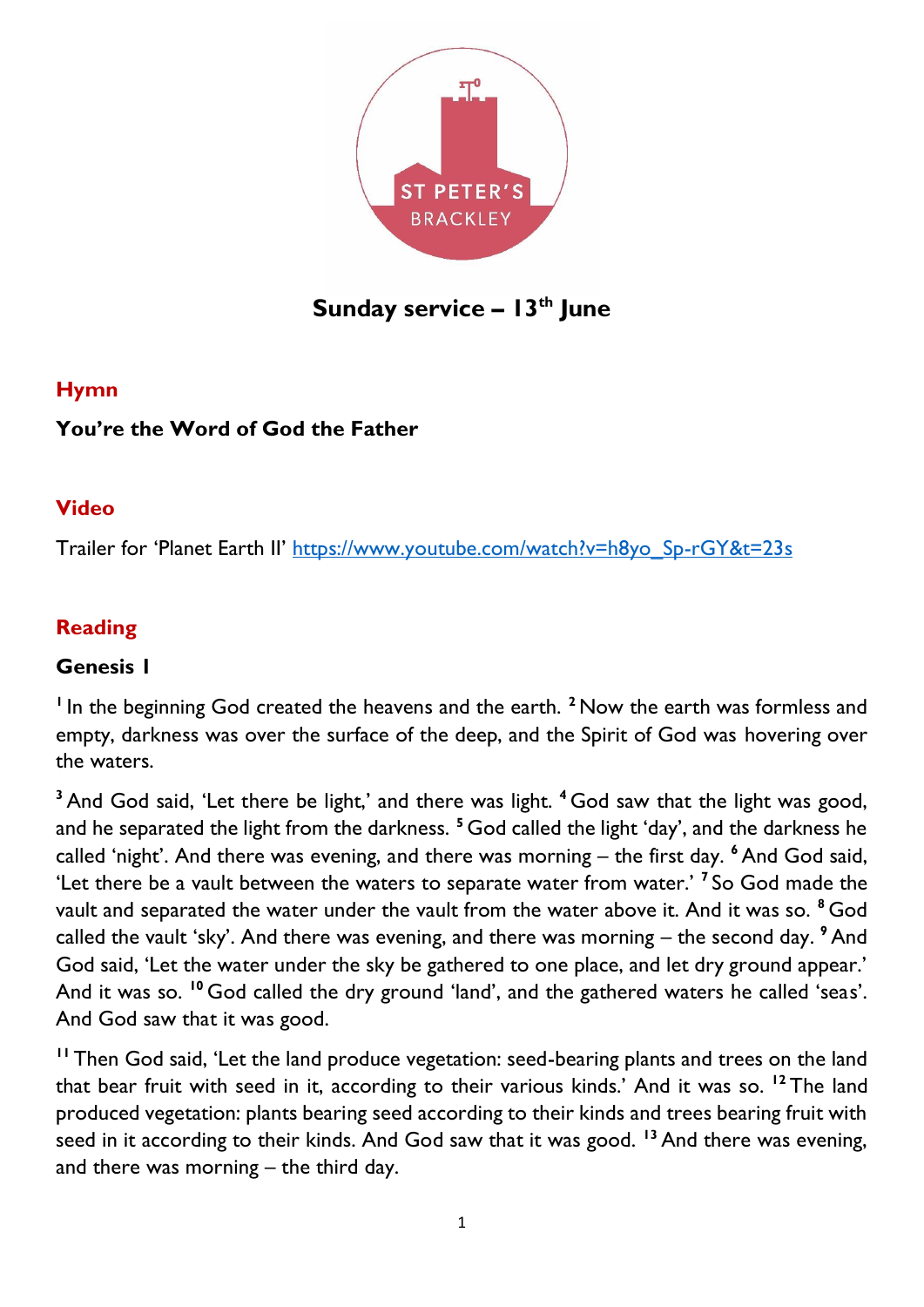**<sup>14</sup>** And God said, 'Let there be lights in the vault of the sky to separate the day from the night, and let them serve as signs to mark sacred times, and days and years, **<sup>15</sup>** and let them be lights in the vault of the sky to give light on the earth.' And it was so. **<sup>16</sup>** God made two great lights – the greater light to govern the day and the lesser light to govern the night. He also made the stars. **<sup>17</sup>** God set them in the vault of the sky to give light on the earth, **<sup>18</sup>** to govern the day and the night, and to separate light from darkness. And God saw that it was good. **<sup>19</sup>** And there was evening, and there was morning – the fourth day.

**<sup>20</sup>** And God said, 'Let the water teem with living creatures, and let birds fly above the earth across the vault of the sky.' **<sup>21</sup>** So God created the great creatures of the sea and every living thing with which the water teems and that moves about in it, according to their kinds, and every winged bird according to its kind. And God saw that it was good. **<sup>22</sup>** God blessed them and said, 'Be fruitful and increase in number and fill the water in the seas, and let the birds increase on the earth.' **<sup>23</sup>** And there was evening, and there was morning – the fifth day.

<sup>24</sup> And God said, 'Let the land produce living creatures according to their kinds: the livestock, the creatures that move along the ground, and the wild animals, each according to its kind.' And it was so. **<sup>25</sup>** God made the wild animals according to their kinds, the livestock according to their kinds, and all the creatures that move along the ground according to their kinds. And God saw that it was good.

#### **Sermon**

**Prayers**

#### **Hymn**

**So Will I**

#### **Communion**

**Almighty God, our heavenly Father, we have sinned against you and against our neighbour in thought and word and deed, through negligence, through weakness, through our own deliberate fault. We are truly sorry and repent of all our sins. For the sake of your Son Jesus Christ, who died for us, forgive us all that is past and grant that we may serve you in newness of life to the glory of your name. Amen.**

The Lord is here. **His Spirit is with us.** Lift up your hearts. **We lift them to the Lord.** Let us give thanks to the Lord our God. **It is right to give thanks and praise.**